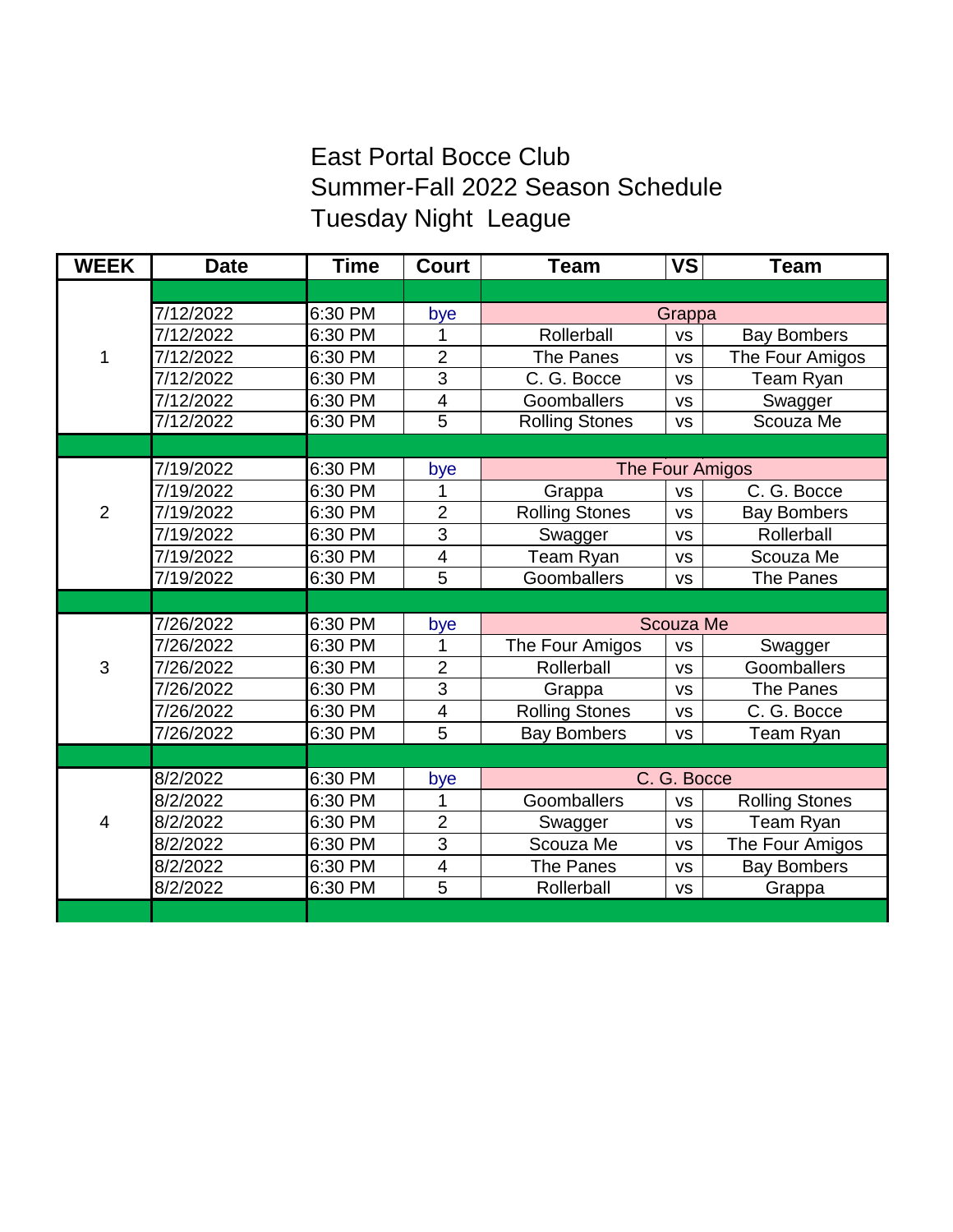|                | 8/9/2022  | 6:30 PM | bye                     | <b>Rolling Stones</b> |           |                       |
|----------------|-----------|---------|-------------------------|-----------------------|-----------|-----------------------|
| 5              | 8/9/2022  | 6:30 PM | 1                       | The Panes             | <b>VS</b> | Team Ryan             |
|                | 8/9/2022  | 6:30 PM | $\overline{2}$          | Grappa                | <b>VS</b> | Scouza Me             |
|                | 8/9/2022  | 6:30 PM | 3                       | Goomballers           | <b>VS</b> | <b>Bay Bombers</b>    |
|                | 8/9/2022  | 6:30 PM | $\overline{\mathbf{4}}$ | The Four Amigos       | <b>VS</b> | Rollerball            |
|                | 8/9/2022  | 6:30 PM | $\overline{5}$          | Swagger               | <b>VS</b> | C. G. Bocce           |
|                |           |         |                         |                       |           |                       |
| 6              | 8/16/2022 | 6:30 PM | bye                     | Rollerball            |           |                       |
|                | 8/16/2022 | 6:30 PM | 1                       | <b>Bay Bombers</b>    | <b>VS</b> | Scouza Me             |
|                | 8/16/2022 | 6:30 PM | $\overline{2}$          | C. G. Bocce           | <b>VS</b> | <b>The Panes</b>      |
|                | 8/16/2022 | 6:30 PM | 3                       | <b>Rolling Stones</b> | <b>VS</b> | Swagger               |
|                | 8/16/2022 | 6:30 PM | $\overline{\mathbf{4}}$ | Grappa                | <b>VS</b> | Team Ryan             |
|                | 8/16/2022 | 6:30 PM | 5                       | The Four Amigos       | <b>VS</b> | Goomballers           |
|                |           |         |                         |                       |           |                       |
| $\overline{7}$ | 8/23/2022 | 6:30 PM | bye                     | Goomballers           |           |                       |
|                | 8/23/2022 | 6:30 PM | 1                       | C. G. Bocce           | <b>VS</b> | Rollerball            |
|                | 8/23/2022 | 6:30 PM | $\overline{2}$          | <b>Bay Bombers</b>    | <b>VS</b> | Swagger               |
|                | 8/23/2022 | 6:30 PM | 3                       | The Four Amigos       | <b>VS</b> | Grappa                |
|                | 8/23/2022 | 6:30 PM | $\overline{\mathbf{4}}$ | Scouza Me             | <b>VS</b> | The Panes             |
|                | 8/23/2022 | 6:30 PM | 5                       | Team Ryan             | <b>VS</b> | <b>Rolling Stones</b> |
|                |           |         |                         |                       |           |                       |
|                | 8/30/2022 | 6:30 PM | bye                     | <b>Team Ryan</b>      |           |                       |
| 8              | 8/30/2022 | 6:30 PM | 1                       | The Panes             | <b>VS</b> | Swagger               |
|                | 8/30/2022 | 6:30 PM | $\overline{2}$          | The Four Amigos       | <b>VS</b> | <b>Rolling Stones</b> |
|                | 8/30/2022 | 6:30 PM | 3                       | Rollerball            | <b>VS</b> | Scouza Me             |
|                | 8/30/2022 | 6:30 PM | $\overline{\mathbf{4}}$ | C. G. Bocce           | <b>VS</b> | Goomballers           |
|                | 8/30/2022 | 6:30 PM | 5                       | Grappa                | <b>VS</b> | <b>Bay Bombers</b>    |
|                |           |         |                         |                       |           |                       |
| $9\,$          | 9/6/2022  | 6:30 PM | bye                     | <b>Bay Bombers</b>    |           |                       |
|                | 9/6/2022  | 6:30 PM | 1                       | Scouza Me             | <b>VS</b> | Goomballers           |
|                | 9/6/2022  | 6:30 PM | $\overline{2}$          | <b>Team Ryan</b>      | <b>VS</b> | Rollerball            |
|                | 9/6/2022  | 6:30 PM | 3                       | The Panes             | <b>VS</b> | <b>Rolling Stones</b> |
|                | 9/6/2022  | 6:30 PM | $\overline{\mathbf{4}}$ | Swagger               | <b>VS</b> | Grappa                |
|                | 9/6/2022  | 6:30 PM | 5                       | C. G. Bocce           | <b>VS</b> | The Four Amigos       |
|                |           |         |                         |                       |           |                       |